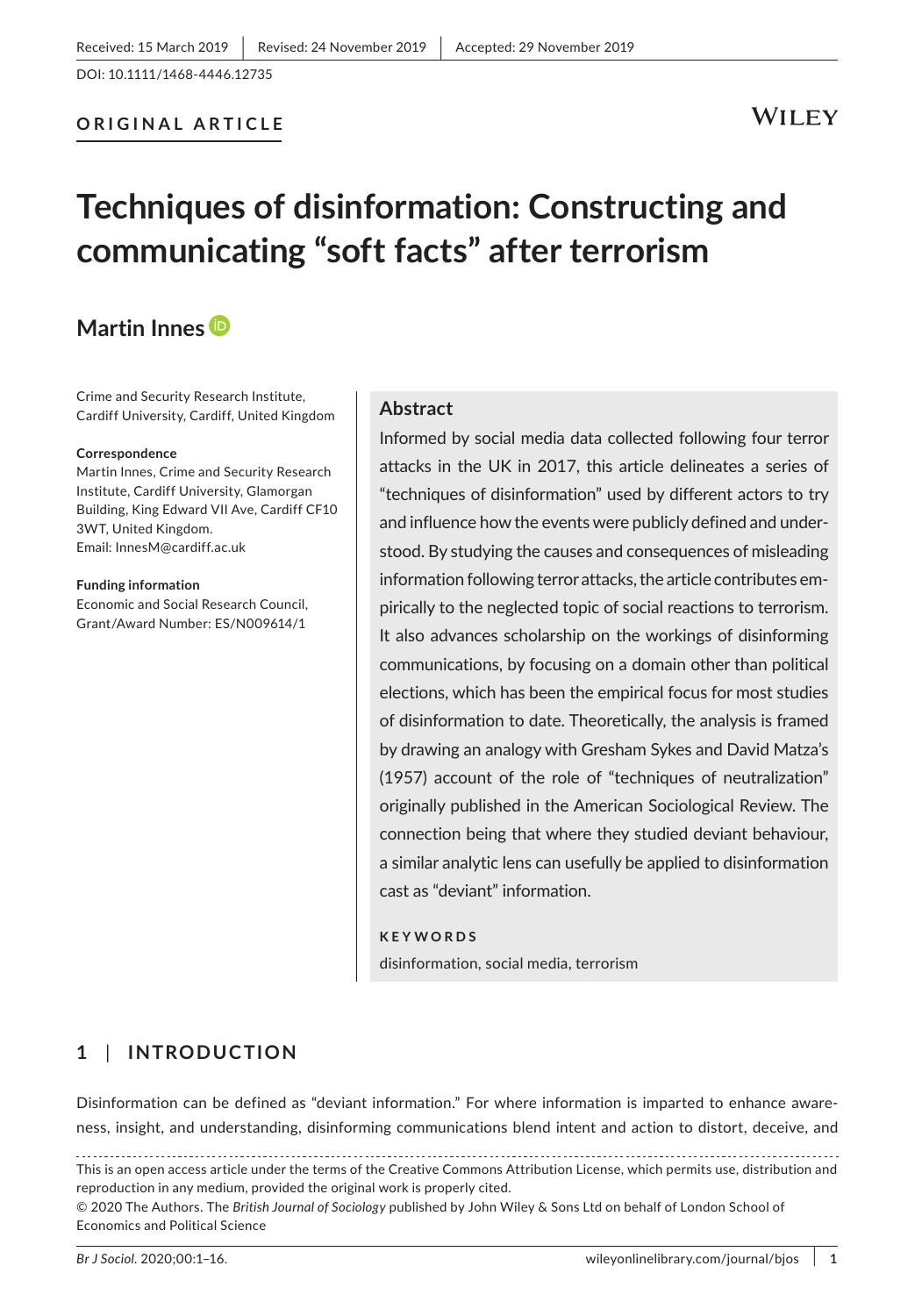dissemble. Framed in this way, the causes and consequences of disinformation have recently risen up the hierarchy of public and political concerns. Deliberately misleading public communications have been found embedded within a number of information, interference, and influence operations and campaigns, authored and amplified by a range of state and non-state actors, variously targeting: significant democratic events, such as the 2016 US presidential election; "anti-vaxxer" narratives, that have significantly reduced "herd immunity" for highly infectious diseases such as measles; fueling inter-ethnic conflicts in geo-political "hot-spots" such as Syria; and climate change denial conspiracies (see Kakutani, 2018; Pomerantsev, 2019). Disinformation is thus both a problem in and of its own right, but also because of how it is functioning as a centrifugal influence upon other pressing social problems. This article attends specifically to the aftermath of terror attacks, using this focus to illuminate some broader and deeper patterns in how disinforming messages are constructed and communicated.

Conceptually, the analysis draws inspiration from Gresham Sykes and David Matza's (1957) influential article published 50 years ago now, where they delineated five "techniques of neutralization" used to mitigate and assuage any sense of guilt experienced when engaging in deviant behavior. According to Downes and Rock (2007), these techniques imprint honorable motivations onto dishonorable acts, albeit this may twist and manipulate empirical reality. They are routinely invoked nonetheless, to preserve self and social identity in the face of public information that might otherwise tarnish or discredit an individual's status or reputation. But where Sykes and Matza were concerned with deviant behavior, herein the focus is upon deviant information.

Processes of self- and social identity fabrication are currently undergoing radical revision (Marwick, 2013), driven by interactional and institutional reconfigurations associated with the information age (Castells, 1997). Amoore and Piotukh (2015) assert that data-processing algorithms are increasingly influential "instruments of perception," framing the social issues that are collectively attended to, and which are neglected. This ability to steer the constructing of "public problems" is pivotal to how social communications platforms and their data are impacting upon the ordering of social and political realities (Couldry & Hepp, 2017; Gonzalez-Bailon, 2017).

While such developments have been widely eulogized for their democratizing and progressive potential (Brym, Godbout, Hoffbauer, Menard, & Zhang, 2014), more recently a "darker" side has impinged upon discussions of digital communications and their consequences. Political and public debate has increasingly centered on how new social media technologies are affording the routine communication of misinformation and disinformation (Kavanagh & Rich, 2018; Kakutani, 2018). These social processes are revivifying some long-standing interests of social science but with a contemporary twist, such as has happened, for example, with the introduction of concepts of "computational propaganda" (Woolley & Howard, 2019) and "network propaganda" (Benkler, Faris, & Roberts, 2018).

There is, after all, a long-standing and well-developed literature on the causes and consequences of rumors as "improvised news" (Shibutani, 1966), as well as the social psychological motivations undergirding how individuals construct and communicate them (Allport & Postman, 1947; Fine, Campion-Vincent, & Heath, 2005). Likewise, conspiracy theories have been widely studied (Douglas, Sutton, Jolley, & Wood, 2015; Goertzel, 1994), as has mass media's propagation of factually incorrect stories and narratives—in contemporary parlance, "fake news." What is more innovative, is how the contemporary media ecosystem has amplified the impacts and reach of such communications (Couldry & Hepp, 2017). There is empirical evidence that lies and untruths online typically "travel" further and faster than do verified "facts" (Vosoughi, Roy, & Aral, 2018).

Particular attention in the current moment has pivoted around how a stream of rumors, propaganda, conspiracy theories, and "faked news" are degrading public trust in institutions in general, and the processes of government and democracy in particular (Gonzalez-Bailon, 2017; Greenhill & Oppenheim, 2017; Kavanagh & Rich, 2018; Oh, Agrawal, & Rao, 2013). However, deploying rumors and conspiracy theories to modify how people think, feel, or behave has not been confined to democratic processes. By studying these other situations, and bringing any findings alongside those derived from analyses of political communication, there is potentially much to be learnt about how digital disinformation is designed and delivered. Informed by empirical data systematically collected by monitoring social media following four terror attacks that took place in the United Kingdom in 2017, the analysis detected a number of distinct "episodes" where false and misleading definitions of the situation were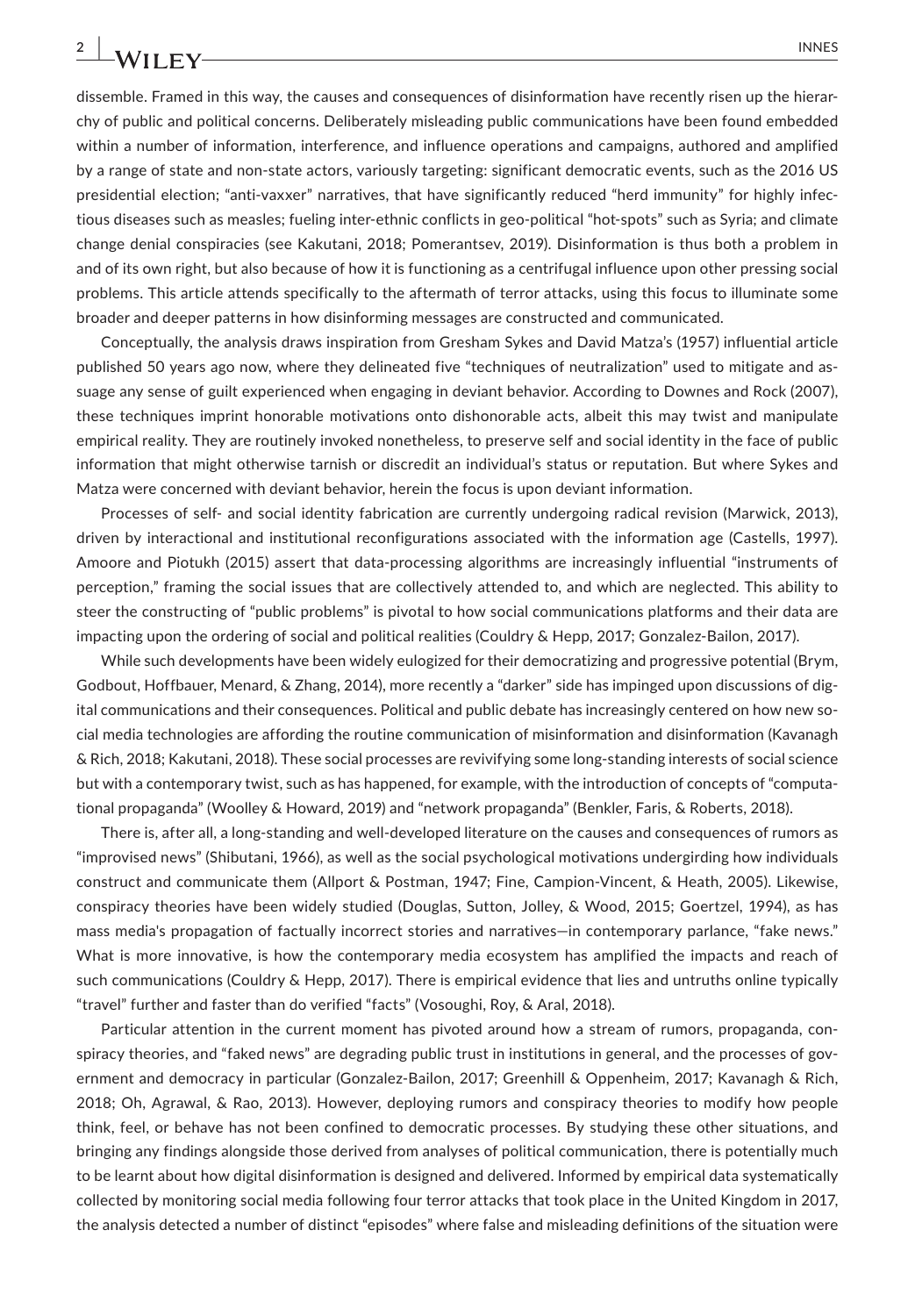communicated. Conceptually, these are used to model a series of "techniques of disinformation," that in several important respects, resonate with the empirical and theoretical insights foregrounded by Sykes and Matza half a century ago.

Set against this backdrop, three principal claims are proposed. First, the analysis enriches understanding of the aftermaths of terrorist violence. For although considerable effort has been directed towards the study of terrorism over the past two decades, somewhat surprisingly, social reactions to terror events have remained relatively neglected. Far more work has gravitated around radicalization and the acquisition of terrorist motivations, than with empirical investigations of what happens when plots cannot be interdicted (English, 2016).

The second claim relates to the value of studying post-attack situations as conducive settings for the communication of misleading and false information. A significant body of crisis communications research documents how, following dramatic and unexpected emergencies, rumors, and conspiracies abound (Seeger & Sellnow, 2016). Moments of crisis generate collective uncertainty about what precisely is transpiring and how it should be interpreted, thus rendering participants and audiences highly "influence-able." The particular contribution the present article makes is surfacing how, in the contemporary media ecosystem, the impacts of crisis events are routinely shaped by multiple, interspersed, and interacting instances of inaccurate information. This is significant inasmuch as the most influential studies of rumors, conspiracy theories, and fake news, all share a tendency to isolate and focus upon a particular instance and study it intensively. Contrasting with which, herein it is suggested that a swirling mix of claims and counterclaims, have to be accounted for, if we are to understand how and why different "soft facts" gain traction.

"Soft fact" captures how some knowledge claims are plastic, malleable, and contested (Innes, 2014). Where the more familiar notion of a "hard fact" is attributed objectivity and stability, a soft fact is frequently and sometimes repeatedly manipulated and edited, albeit it is afforded contingent authority and credibility by some. In this article, soft fact is deployed as a "master concept" encompassing rumors, conspiracy theories, fake news, and propaganda. As such, it covers both misinformation (inadvertently misleading communications) and disinformation (a deliberate attempt to deceive). The advantage of this approach is in drawing out common patterns in how and why specific inaccurate communications arise, and how they overlap and intertwine in highly charged emotional settings, where verified information about what has happened is lacking.

The third main claim resides in conceptualizing a series of techniques of disinformation. Echoing well-established precepts of contemporary social theory, Dahlgren (2005) delineates three main analytic levels for scholars of how internet technologies have impacted political communication and democratic processes: the structural, representational, and interactional. The greatest volume of work pivots around the application of network analysis methodologies and quantitative data, mapping the nodes, and links structuring the dissemination of disinformation (Centola, 2018; Gonzalez-Bailon, 2017). A second grouping of studies displays traits analogous with Dahlgren's representational dimension, concerned with how certain visual and linguistic "grammars" configure the information and meanings communicated. Also included here are "sentiment analyses" (Salganik, 2017). Located between these two levels is a more "interactional" focus, attending to the behaviors used in transmitting and receiving disinforming communications. It is this level of mid-range theory that the techniques of disinformation align with.

The next section outlines how the empirical data were collected and analyzed. This sets up a discussion of the individual disinformation techniques, designed to illuminate how these methods for communicating false and inaccurate information are organized and work. The article concludes by considering why these methods are able to influence peoples' perceptions and beliefs so readily.

## **2** | **RESEARCH DESIGN AND METHOD**

Data were collected in the wake of four terrorist attacks that took place in the UK in 2017. The first attack on Westminster Bridge (March 22, 2017), near the Houses of Parliament, was committed by a lone offender driving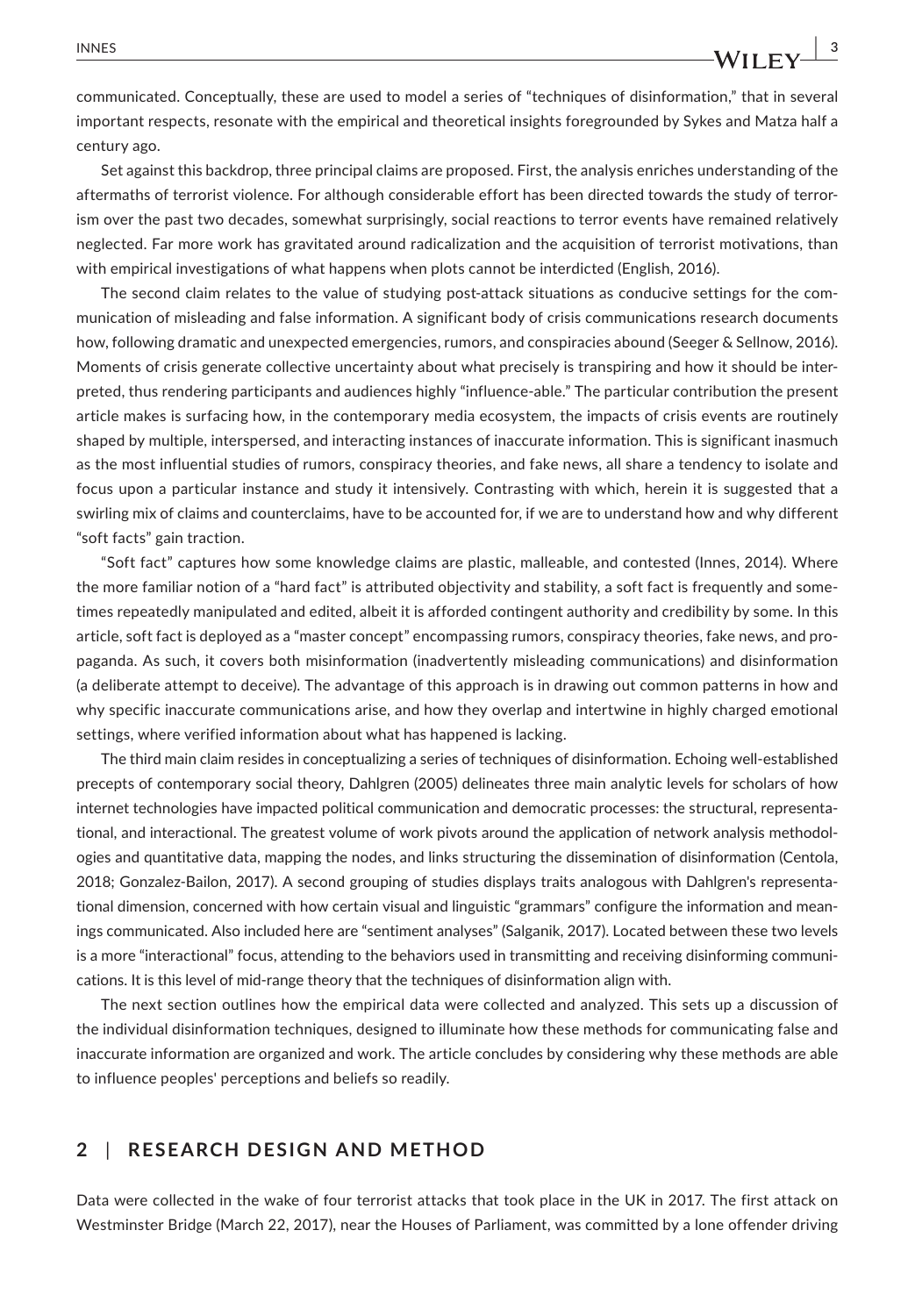a van into pedestrians, before fatally stabbing a police officer. This attack methodology was very different from the Manchester bombing of the Ariana Grande concert (May 22, 2017), which was far more sophisticated in its planning and preparation. The Manchester attack was followed on June 3, 2017, back in London, by a marauding attack by three individuals, again using vans and knives. The fourth attack occurred on June 19, 2017 involving a single perpetrator with extreme far-right motives, targeting Muslim worshippers in Finsbury Park.

A total of just over 30 million data points were collated from across multiple social media platforms, with a particular focus upon Twitter, utilizing the Sentinel platform. Sentinel comprises a suite of data collection and analysis "apps" and algorithms, with similar collection and processing functionality to many commercial packages (Preece et al., 2018). However, whereas the latter are "black boxed" (Pasquale, 2015), Sentinel is "glass boxed," enabling researchers to investigate how particular decisions and choices in terms of data collection, processing and analysis, structure and shape resultant data flows. Sentinel's data collection is organized around a series of user configurable "channels," comprising up to 400 search terms that filter out irrelevant material, while capturing units of social media traffic that, because of their textual content, are likely connected to the subject of interest. This structure enables the system to work within the 1% limit of total traffic volumes freely available through the Twitter "firehose."

Data reduction to focus upon specific disinforming communications was accomplished by researchers identifying a series of "episodes" that appeared especially interesting and relevant, through contemporaneous "real time" monitoring. These were subsequently developed in "slow time" once the event had concluded. Episodes are defined events within a larger narrative, that can be isolated and studied intensively to draw out wider learning in terms of what happens and why. Clear analogies can be made with the principles of Manning's (2016) "pattern elaborative theory." He suggests that, engaging an interplay between "exemplary evidence" and key theoretical precepts, can distil regularities and patterns in behavior and conduct not previously recognized or perceived.

A total of 22 "episodes" involving the communication of one or more soft facts across the four attacks were identified for detailed case study analysis. Each episode was subject to qualitative analysis of text and imagery, with a particular accent placed upon digital behaviors and how people "do things to information, to do things with information." It was thus guided by an analytic interest with how human users interact with each other, with the information they exchange and the technological instruments they engage (Housley et al., 2018). This "digital behavioural analytics" illuminates how disinformation is transferred between actors, and how the blend of content and action guides any influence accomplished. As such, much of the analysis was directed towards understanding the proximate causes and consequences of specific soft facts, and their role in influencing how public understandings, and definitions of the situation, were constructed and contested. Each episode illuminated a particular facet of how soft facts function, that when blended together, enabled more comprehensive insights. It was the observed patterns distilled from this process that informed development of the conceptualizations that are the article's focus.

Contemporary journalistic and political discussions of disinformation have frequently pivoted around evidence of a recent campaign by the Russian state to interfere in the democratic processes of the United States.<sup>1</sup> As such, part of this article's contribution, as rehearsed in the Introduction, is in examining an alternative policy domain. Namely, the four UK terror attacks. The accounts concerned were attributed a Russian identity on the basis of material released by the US Senate investigation.<sup>2</sup>

According to Webb et al. (2016), the rapid development of social media and its study means that there is not yet a clear consensus about ethical protocols for collecting and reporting these kinds of data. Given the contentious and sensitive nature of many of the issues, for the most part, data herein are reported anonymously. A dimension of the analysis of potential wider import to the ethics of social media research, concerns the scale and prevalence of retrospective editing and deletions of messages and communications that is evidenced. Some academics (Williams, Burnap, & Sloan, 2017) have suggested that ethical practice requires analysts do not reproduce messages that authors have decided to remove. The issue with this approach that the current study highlights is that it could render academic research complicit in the reproduction of disinformation and the editing of the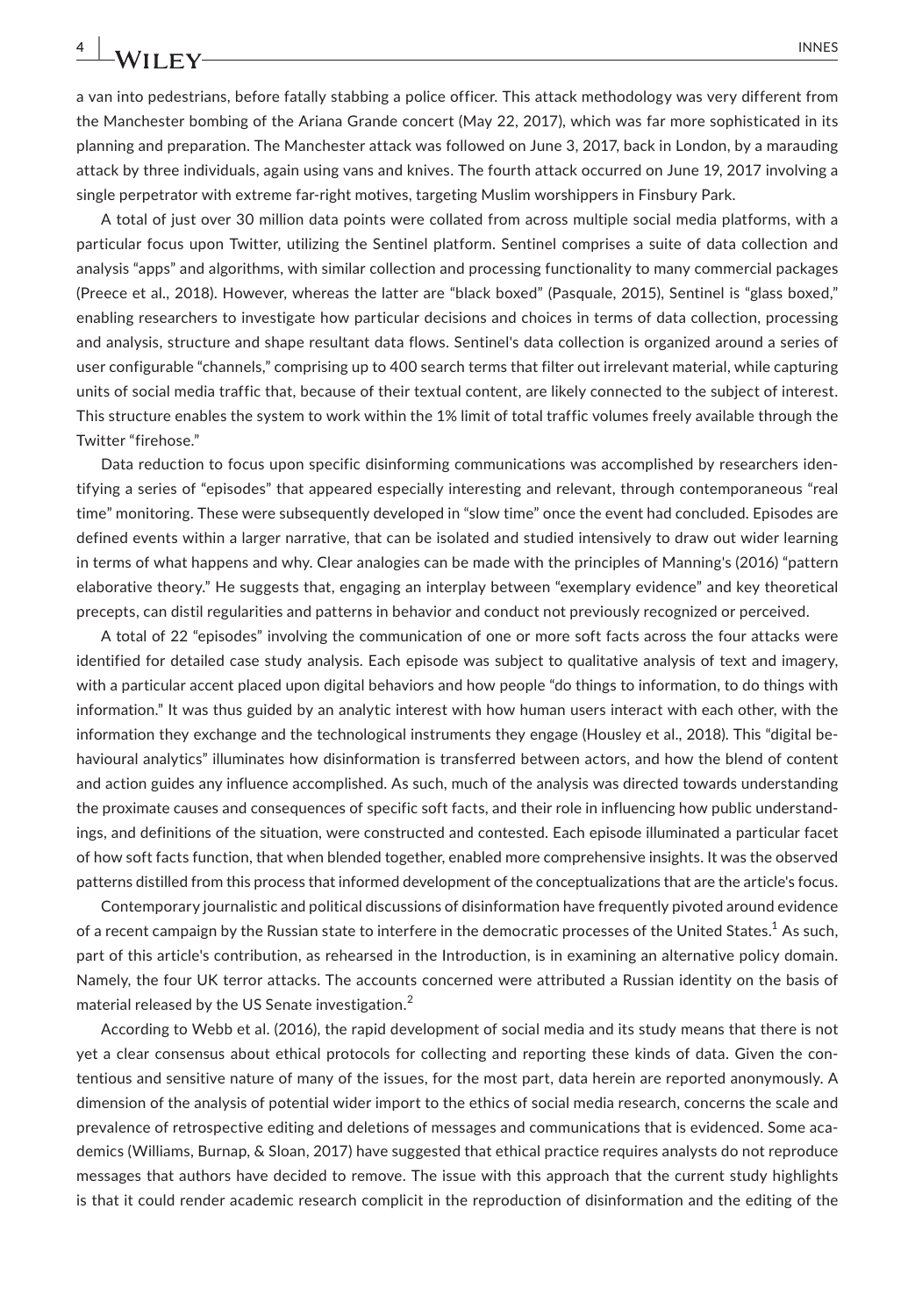historical record, in that it does not capture the full details of how and why certain events unfolded in the ways they did.

#### **3** | **SOFT FACTS IN THE WAKE OF TERROR**

*"Huge bang in Manchester ." (22:34:10)*

*"Just heard a loud bang and now siren + announcement voice going off from Victoria station :/ #Manchester" (22:34:21)*

*"Wtf is happening in Manchester arena? Massive bang & everyone is running & screaming, people are crying" (22: 35: 18)*

In the way that such things happen nowadays, these messages sent within short intervals of each other, by three Twitter users unknown to each other, announced a horrific act of violence had just taken place. Salman Abedi had detonated a bomb killing 22 and injuring over 500 at the Manchester Arena, at around 22:30 on the evening of May 22, 2017. Although with the benefit of hindsight, we now know what these tweets were all referring to, at the moment when they were communicated, the cause of "the bang" was uncertain.

Shortly after these messages, others followed proffering potential explanations. Several attributed it to a "balloon popping." Others focused instead upon a "speaker exploding." Of course, these accounts did not sustain credibility for very long as the scale of the injuries suffered became more apparent. However, what these messages do collectively convey is how, in the immediate wake of extreme violence in a moment of high uncertainty, misinformation is commonplace and can be highly influential upon initial public interpretations and sense-making.

Messages of this type are archetypal soft facts. As evidenced by the online behaviors of other social media users responding to their transmission, they were assigned a "factual" status and epistemic authority because of the credibility attributed to their sources who were "at the scene." Equally, however, they were "soft" in that this authenticity was contingent and temporary. As they were shown to be false, people refined and revised their understandings. This is coherent with the general tenor of research about what happens in the minutes and hours after a terror attack, where understandings are highly contingent and uncertain (Innes, Roberts, Preece, & Rogers, 2018).

## **4** | **SEEDING**

Looking across the empirical data from the four attacks, in tandem with previous studies, it seems that social media communications immediately following a terror event are often inaccurate and misleading. This is not always intentional, resulting instead from a "media logic" privileging speed of communication over accuracy and validation (Altheide, 2006), thus constituting misinformation rather than disinformation. The key analytic point to be made is how, in "seeding doubt" about what has actually transpired, misinformation creates the conditions for the communication of more deliberately framed disinformation.

During the early reactions to the Manchester attack, there were multiple instances of doubt "seeding." For instance, soon after the initial reports began circulating, pictures from the scene were being attached to Twitter messages and posts to Facebook. However, several response messages were then sent claiming the images were a hoax, and related to a police training exercise at the Manchester Arena earlier that year: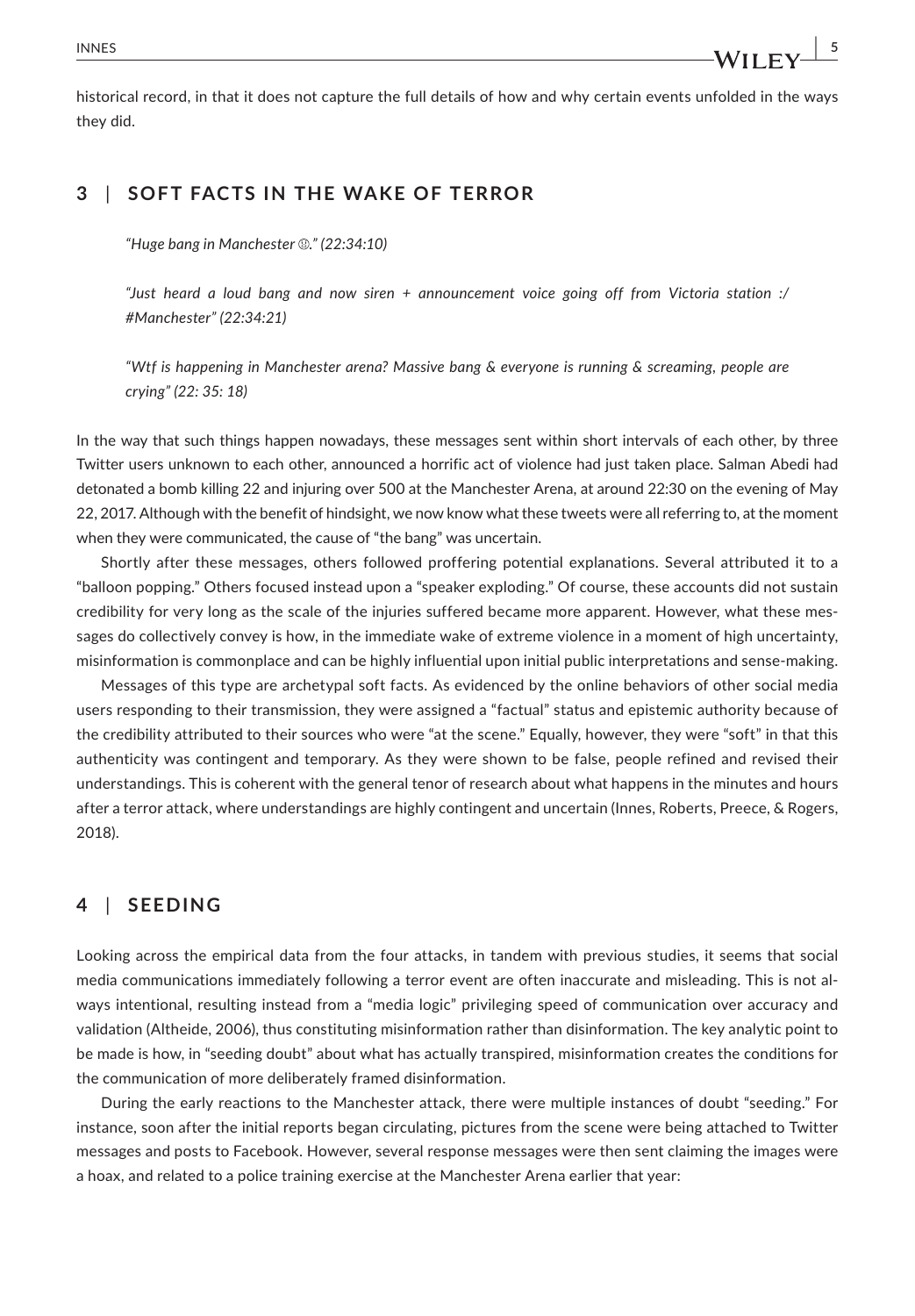*22:39 "If you see people sharing this image re Manchester it's already been debunked as being from a training exercise video."*

This message was retweeted approximately 240 times in a rapid pulse of messaging activity. Relatedly, a *New York Observer* columnist posted the image and text in Figure 1, receiving 282 retweets and 364 "likes." Several other users adopted similar lines doubting an explosion had occurred.

More detailed images from the scene quickly followed, clearly depicting mass casualties. This led many previous "doubters" to revise their positions, but not all did. In the days and weeks following the attack, messages from a relatively small number of users continued claiming that it was an elaborately staged deception. More generally, the use of visual images to try and validate claims to veracity is an important element of digital persuasion (see "truthing" section below).

A second episode further illuminates the blending together of uncertainty and misinformation to create a "space" where "disinforming" communications can acquire traction. It involved the misidentification of "Abu Izadeen" as a suspect for the Westminster Bridge attack.

The rumour about the high profile Islamist extremist Izadeen first appeared via an unverified Twitter account "@News\_Executive," positioned as an online source for fast "breaking" news stories:

*BREAKING UPDATE: Reports name the Westminster terrorist suspect as hate preacher Abu Izzadeen (Trevor Brooks) from Clapton in Hackney. (March 22, 2017, 17:59)*

This message was disseminated widely and rapidly, receiving 442 "likes" and 1,455 retweets that evening. Subsequent Twitter and Facebook communications used images of the suspect at the scene, alongside a media photo of Izzadeen, to highlight several visual similarities between the individuals concerned. However, approximately 2 and 6 min after @ News\_Executive, two foreign news outlets—*La Stampa* (Italian) and *Dreuz* (French)—also named Abu Izzadeen as the



**FIGURE 1** Tweet following Manchester arena attack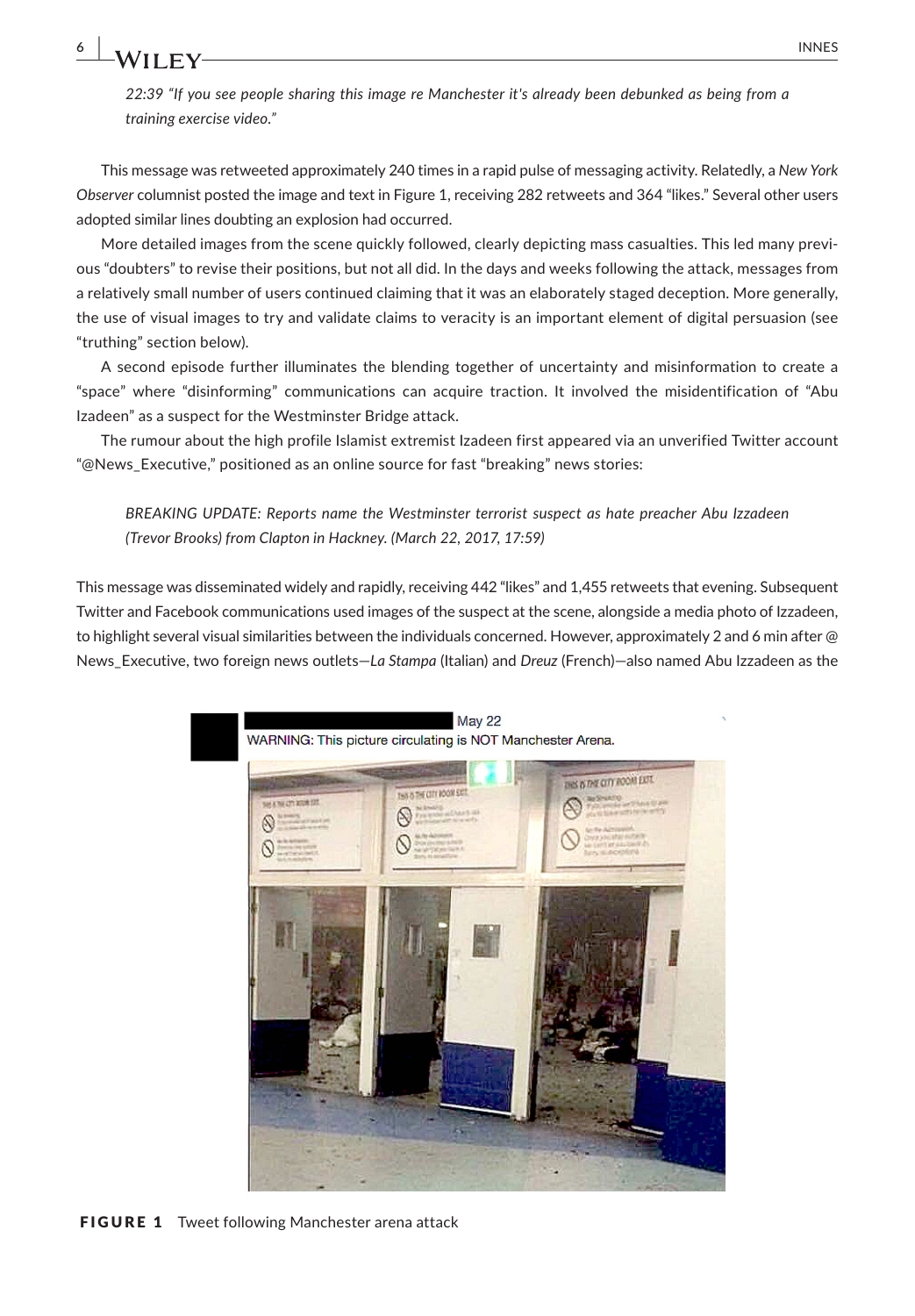attacker. Intriguingly, from a disinformation perspective, both articles were modified the following day to claim that Channel 4 News and other British mainstream media were responsible for misidentifying the Westminster terrorist, effectively attributing the "fake news" to other sources. Fourteen minutes after @News\_Executive's message, Abu Izzadeen's Wikipedia page was edited to claim he was responsible for the Westminster attack. Wikipedia provides an audit trail for all previous editions and changes, revealing Izzadeen's Wikipedia page was edited 84 times that day.

Channel 4 News commenced their evening television broadcast at 19.00 with the main presenter, on location at Westminster, naming Izzadeen as a suspect. Thirteen minutes later, Rym Momtaz (an ABC producer) tweeted she had contacted Izzadeen's solicitor who had confirmed Izzadeen was still serving a prison sentence for breaching an anti-terror order and could not have been the attacker. About 20 minutes after Channel 4 News, two UK-based news-outlets—*The Independent* and *IBTimes*—published online articles reporting Abu Izzadeen as the attacker. Similarly to *La Stampa* and *Dreuz,* both UK articles were subsequently amended (or deleted). Despite this, their previous stories and approximate time of posting can still be discerned through detailed analysis of Twitter.

About 35 minutes into the one-hour program, Channel 4 News's Senior Home Affairs Correspondent, Simon Israel, started to voice doubt about the information he had previously provided on air. At 19:54 (the end of the program), the presenter revealed Channel 4 News had been contacted by Izzadeen's brother stating he was still in prison. At about 20:50, both Simon Israel and Ben de Pear (Channel 4 News's editor) tweeted apologies for the mistake on the basis that "this was a fast-moving story" where conflicting information was coming to light:

*Simon Israel: The source I trusted, but ultimately I made a mistake. This time got it wrong. Abu Izzadeen is in prison. (March 22, 2017, 20:50)*

Despite this full retraction, the soft fact claiming Izadeen's involvement continued to circulate on social media for several days afterwards. Notably, it was shared and retweeted in high volumes by senior figures in the far-right Britain First group, and by prominent alt-right accounts in the United States. In terms of its usage by these other groups, it provided an opportunity to engage in "emulsification" (see below), blending the current crisis event with a wider set of issues they wanted to promote.

Three aspects of this episode are worth foregrounding. First, there is the interaction between social and mainstream media sources in constructing and communicating soft facts. Implicit in many contemporary discussions, has been the idea that the communication of rumors and conspiracies is a particular pathology of social media systems. This case finesses this narrative in important ways. Also significant from a disinformation perspective, is evidence of how several media organizations have "retroactively" amended the histories of what they said or did at the time, attempting to edit out discrediting information from their timelines. They have themselves engaged in "disinforming" behaviors.

More broadly, this case study conveys the "messy," contingent and complex nature of disinformation as an "artefact," as it is subject to multiple edits, rewrites, and revisions as it travels through the media ecosystem. The key point about "seeding doubt" as a technique of disinformation is that it is not designed to convince members of the audience to believe a particular interpretation or set of facts. Rather, it works by rendering people into a state where they do not know what to trust and who to believe.

### **5** | **DENIAL OF CREDIBILITY**

In their original five techniques of neutralization, Sykes and Matza (1957) framed three as involving acts of denial (denial of responsibility, injury, and of the victim). Their perspective was an explicit influence upon Cohen's (2005) later, more rigorous, work on the politics of "literal, interpretive, and implicatory" forms of denial. Focused upon the contemporary information environment and the conduct of disinformation communications, a particular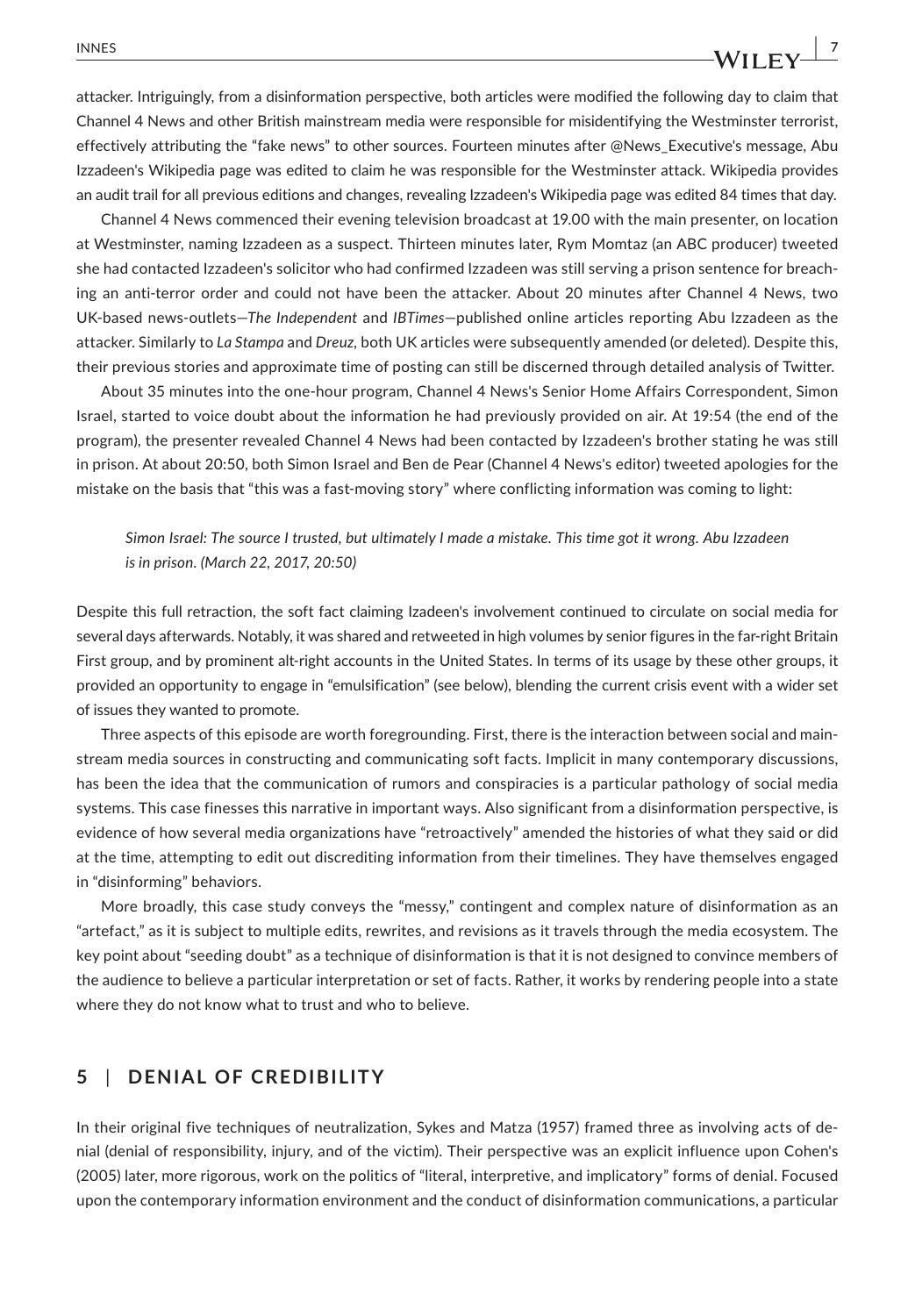formulation of denial can be detected. "Denial of credibility" involves attacking the source of information and is often inflected by analogies to the kinds of technique that were Sykes and Matza's preoccupation.

Examining the empirical social media data tracking reactions to the four attacks, in each case there were a small number of accounts claiming it was a hoax. Typically, these engaged in detailed dissections of particular aspects of the incident to attack the credibility of those involved in the event, and of the media institutions colluding in the conspiracy by reporting it as "real."

Oftentimes this could be quite grotesque. For instance, following the Westminster Bridge attack, a picture was circulated across multiple social media platforms of a victim's body lying under a red London bus, with the head obscured and legs protruding from beneath the wheels. The force of the collision and weight of the vehicle, made the corpse look akin to a mannequin, with comments such as the following accompanying the picture: "The person is not injured or run over. It's just for shock effect, nothing else, meant to manipulate public consciousness." This denial of credibility was being used against "the evidence" that other social media users were sharing.

More often, however, attempts to deny credibility were directed towards individuals and/or institutions. Following the Westminster Bridge attack, Mark Rowley (national lead for Counter Terrorism Policing and Acting Deputy Commissioner for the Metropolitan Police), made two statements informing the public about what had happened and developments in the police investigation. In his evening press conference, he stated:

*we must recognize now that our Muslim communities will feel anxious at this time given the past behaviour of the extreme right wing and we will continue to work with all community leaders in the coming days.*

This comment, highlighting a potential for extreme right-wing violence, which constituted a small fraction of an otherwise lengthy and informative statement, was significant. It was the first time such a pre-emptive statement had been made by police in this manner, reflecting learning gleaned from previous terror attacks (Innes, Innes, et al., 2018). It also triggered intense and aggressive negative reactions from far-right supporters. These responses escalated into the construction and dissemination of a meme, shared and reposted extensively by several high profile far-right groups and "personalities," for example Tommy Robinson and the British National Party.<sup>3</sup> It contained Rowley's image on the left, an extract of his "far-right concerns" quote on the right, and an alternative "truth claim" at the bottom:

*No mention of the concerns of the English community feeling anxious concerning Muslim terrorism and prime example of the liberalism that is killing England.*

The clear suggestion being that the police and other "elite" groups in society do not understand the concerns of "ordinary" people. Other variants of this included:

*Fuck them and fuck you Mr Rowley! What about us ……… THE BRITS? The people you promised to protect and serve!! RT 0. (March 24, 2017, 9:44 AM)*

Albeit, adopting slightly different vectors of attack, collectively such reactions were intended to try and disrupt the authority and credibility of Rowley as a persuasive messenger. In so doing, they utilize several verbal formulations familiar from Sykes and Matza's methods of neutralization, including "denying the victim," "condemning the condemners," and "appealing to higher loyalties."

It is unclear how much impact such attempts to undermine the credibility of authoritative figures/institutions actually achieve. More generally, however, their very presence signals how high intensity and intemperate rhetoric are used to underpin disinformation, and thus shape the tenor and tone of online interactions around contentious issues. It is suspected that such processes suppress alternative narratives and viewpoints being introduced into the digital conversations, as some users do not want to engage in a conflictual situation.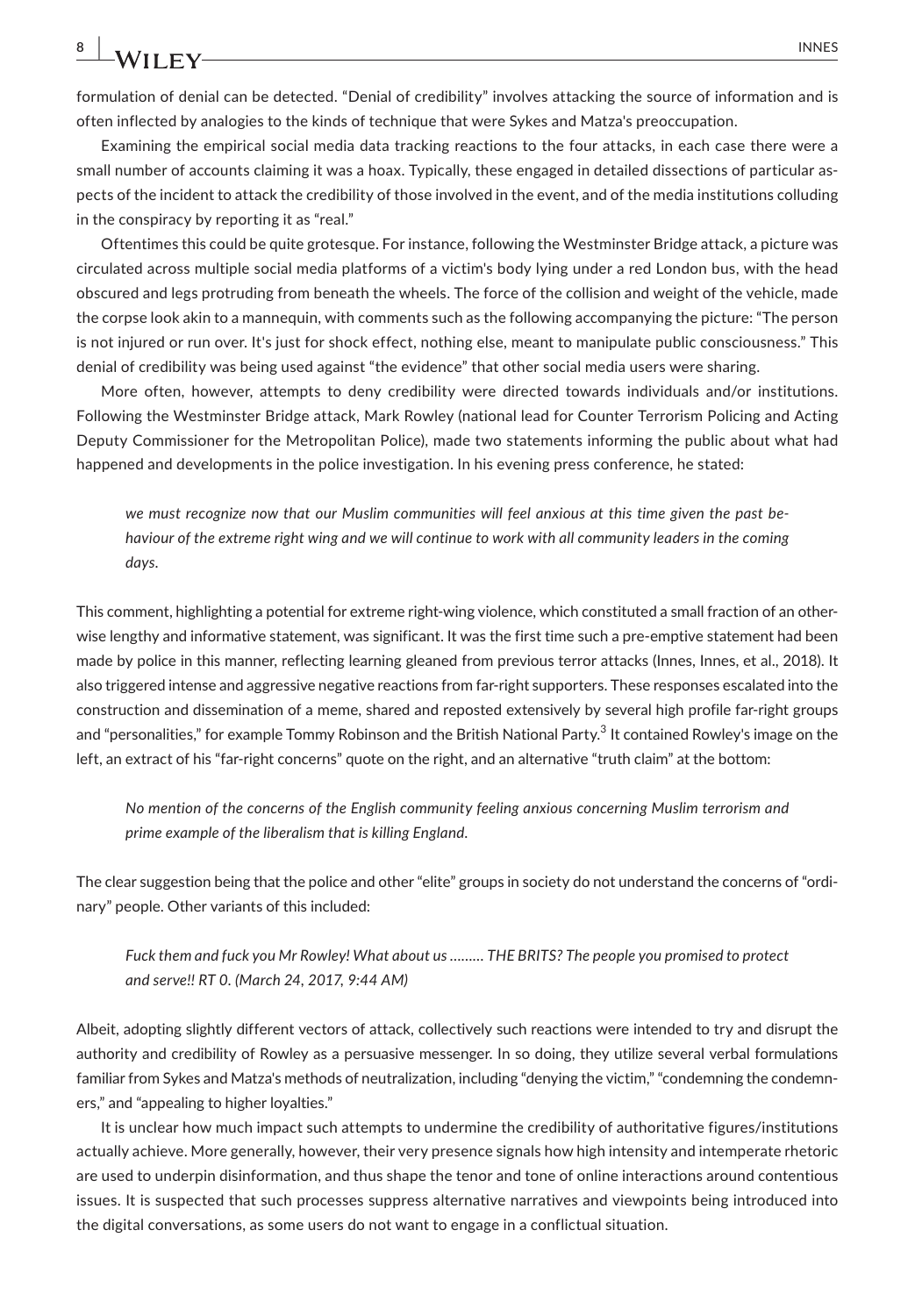## **6** | **EVENT GHOSTING**

"Event ghosting" involves fabricating, through disinforming social media communications, aspects of an episode that did not really happen. By inserting these "invented" details into a wider narrative to augment it, the meaning is "turned" or changed in some way. It is an important technique of disinformation as these illusory "digital apparitions" can exert considerable influence upon public understandings of the wider episode, even after they have been empirically disproven.

One episode following the Manchester attack exemplifies several key features of event ghosting as a mode of communicating soft facts. It concerns the activities of a woman who, after the bombing, claimed to have taken a number of children separated from their parents to a local hotel, where she was keeping them safe (Figure 2). At the time, and for a period afterwards, this story was communicated widely on the main social media channels, including a contact number for worried parents to phone. It was also picked up by multiple press and broadcast media outlets who publicized it further. The main protagonist was a real person and she issued her genuine mobile telephone number on the night of the attack. However, she did not shelter any unaccompanied children in a hotel. It never happened.

While it is difficult to remotely divine the individual's motives and intents, we can though identify the presence of a series of influencing techniques used to construct a persuasive and plausible narrative. At around 00:30AM, the first of four messages sent in quick succession to each other were posted to her Facebook page:

*Bomb gone off Manchester git loads with kids with us please pass on we taking them to premier inn bomb at Victoria station. (March 23, 2017, 12:30 AM approximate time)*

In the emotionally charged post-terror environment, these messages generated a huge response via Facebook screenshots being circulated on Twitter. There was a spike in Twitter traffic around this time concerned with missing children. The following message alone was retweeted over 17,600 times:

*#Manchester There are over 60 children without guardians at Holiday Inn if you're missing or can't get hold a loved one ring 07896711XXX RT.*

This pattern of collective behavior captures some of the "fuzzy" boundaries that exist between misinformation and disinformation in online environments, and hence why adopting a concept such as "soft fact" might be preferable. For what

|                                                                                                                                                           | 11.13 pm            |                              |
|-----------------------------------------------------------------------------------------------------------------------------------------------------------|---------------------|------------------------------|
|                                                                                                                                                           | Q. Paula Robinson   |                              |
| 18 mins - City of Salford - &L                                                                                                                            | $\sim$              | 23 mins · Westhoughton · st. |
| We have got about 50 kids with us waiting to be picked up they are safe<br>we will look after them                                                        |                     |                              |
| O <sub>2</sub>                                                                                                                                            | 5 Comments 3 Shares |                              |
| nde Like<br>Comment                                                                                                                                       |                     | <b>Parents we have</b>       |
| 22 mins - Manchester - &                                                                                                                                  |                     | taken your children to       |
| Please re post for any parents with children at m.e.n we have taken as<br>many kids as we can to holiday Inn we will keep them safe and stay with<br>them |                     | holiday Inn please           |
| O <sub>2</sub>                                                                                                                                            | 5 Comments          | come for them                |
| ada Like<br>Comment                                                                                                                                       |                     |                              |
|                                                                                                                                                           |                     | igneous can't contact        |
| 32 mins - Manchester - AL                                                                                                                                 |                     | them my number is            |
| Bomb gone off Manchester git loads of kids with us please pass on we<br>taking them premier inn bomb at Victoria station                                  |                     | 07896                        |
|                                                                                                                                                           |                     |                              |
|                                                                                                                                                           | 15 Comments 1 Share |                              |

FIGURE 2 Posts to Facebook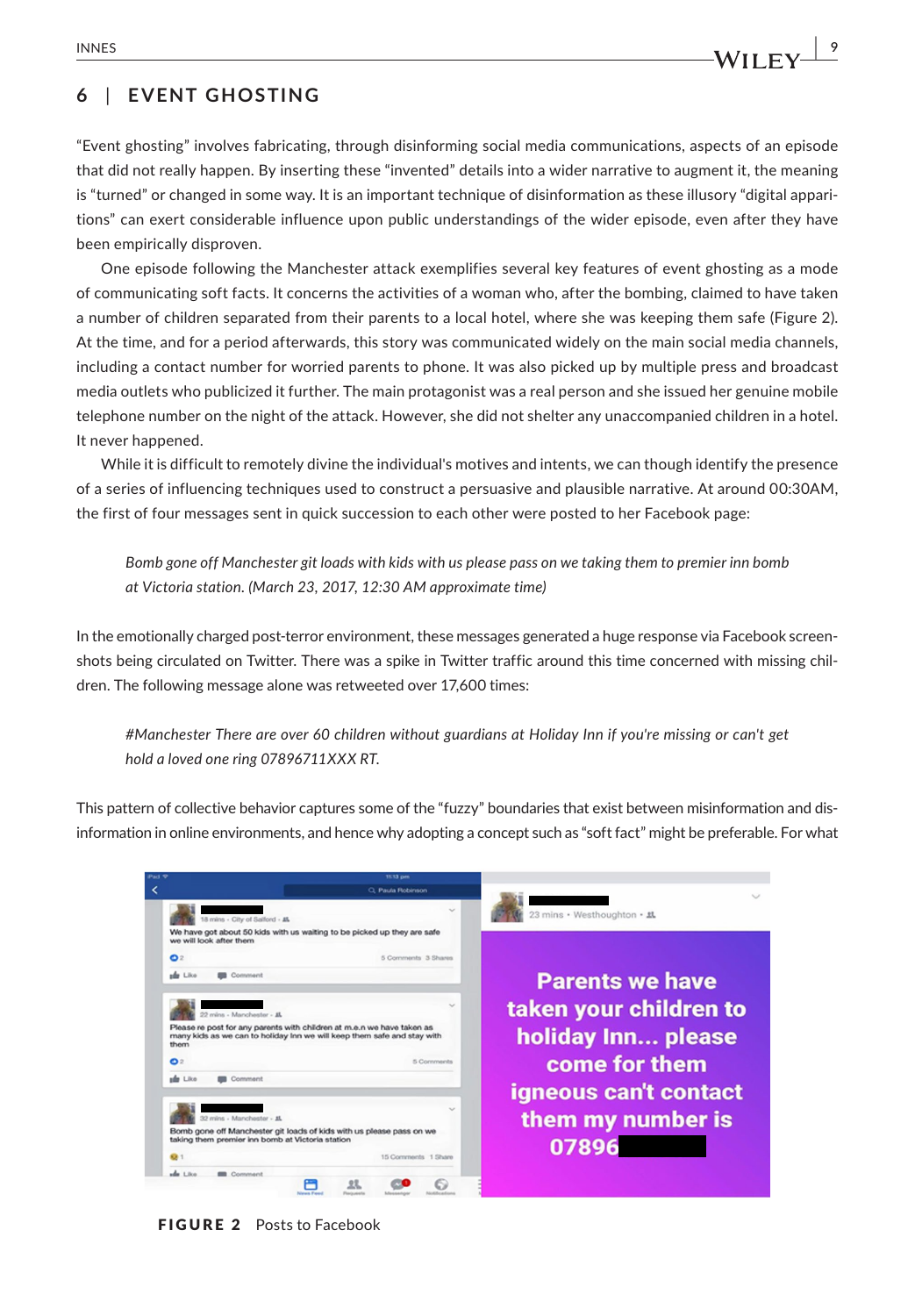can be observed is how the originator of the message was engaged in disinformation communication; however, the thousands of people that shared and reposted her messages were doing so mistakenly believing it was genuine. Their misinformation significantly amplified the reach of the disinformation. Other case studies reported herein, demonstrate that this coupling can sometimes be reversed, with misinformation creating an environment conducive to disinformation.

One reason for these high levels of online mobilization may be that it helped onlookers online to feel they were making a positive contribution when confronted with an atrocity in Manchester. But also, by placing herself "at the scene" the female protagonist claimed "epistemic authority" and appeared to be engaging in important pro-social action (looking after lost children) in the absence of any specific official advice. This was supported by her "back story" that positioned her as a mother and grandmother herself.

Within an hour of posting to Facebook, the social media audience were lauding her and calling for her to be rewarded for her actions:

*Can we give praise to this lady "[XXXX]" who is looking after missing children, when evil strikes the people hit back #Manchester. (23/05/17: 12:43AM)*

She was labeled the "Angel of Manchester," an identity the *Daily Mail* newspaper used in an article 7 months later about her being deserving of a nomination for the New Year Honours list ([http://www.dailymail.co.uk/news/article-](http://www.dailymail.co.uk/news/article-5222091/Heroes-Grenfell-Tower-miss-New-Year-honours.html)[5222091/Heroes-Grenfell-Tower-miss-New-Year-honours.html](http://www.dailymail.co.uk/news/article-5222091/Heroes-Grenfell-Tower-miss-New-Year-honours.html)). This occurred even though it was an invented story.

The Holiday Inn issued a statement early the following morning confirming they did NOT have any missing children at the hotel. A police statement later that afternoon (15:49PM) reiterated "we DO NOT believe there are any accompanied children in any of the hotels in Manchester because of the explosion last night." The lady was interviewed by the BBC Newsnight program in her own home the following day, where she recounted her narrative of events<sup>4</sup> and looked visibly shaken when talking about the hundreds of calls and pictures sent to her phone from worried parents. She was not the only individual to "ghost" false missing children appeals—28 separate claims of this kind that were subsequently debunked, were identified following the Manchester Arena attack. One such false message was retweeted over 15,800 times and "liked" by in excess of 7,000 users.

A second, differently oriented, instance of event ghosting following the explosion in Manchester. This involved a Facebook post claiming that there was a gunman outside Oldham hospital. The message was imbued with urgency, written in capital letters and instructing people to avoid the area:

#### *DO NOT COME OLDHAM HOSPITAL IM CURRENTLY LOCKED INSIDE… MAN OUTSIDE WITH GUN.*

This initial post was retweeted by at least 368 Twitter accounts, many of which used a screen grab of the Facebook post referred to above, presenting it as a form of proof or "evidence." At 00:50 (May 23, 2017), Oldham Council tweeted saying they had no information that there is a gunman at the hospital. However, this did not dispel the rumor, with new messages about "the gunman" being sent for over half an hour after this rebuttal.

This episode is especially important in demonstrating how disinformation communication can have serious and consequential effects. In the aftermath of the bombing, wracked with uncertainty about what was actually happening, the messages circulating on social media about possible attackers active in the area, caused a decision to be taken to keep some ambulances and fire crews at the outer scene cordon, for their protection. This meant they were not able to get to the victims near the bomb site who were critically injured and administer first aid.

## **7** | **EMULSIFYING**

Emulsifying involves blending two distinct sets of ingredients together to create a new concoction. In terms of disinformation communication this technique can be applied in two ways: (1) to connect a current crisis event to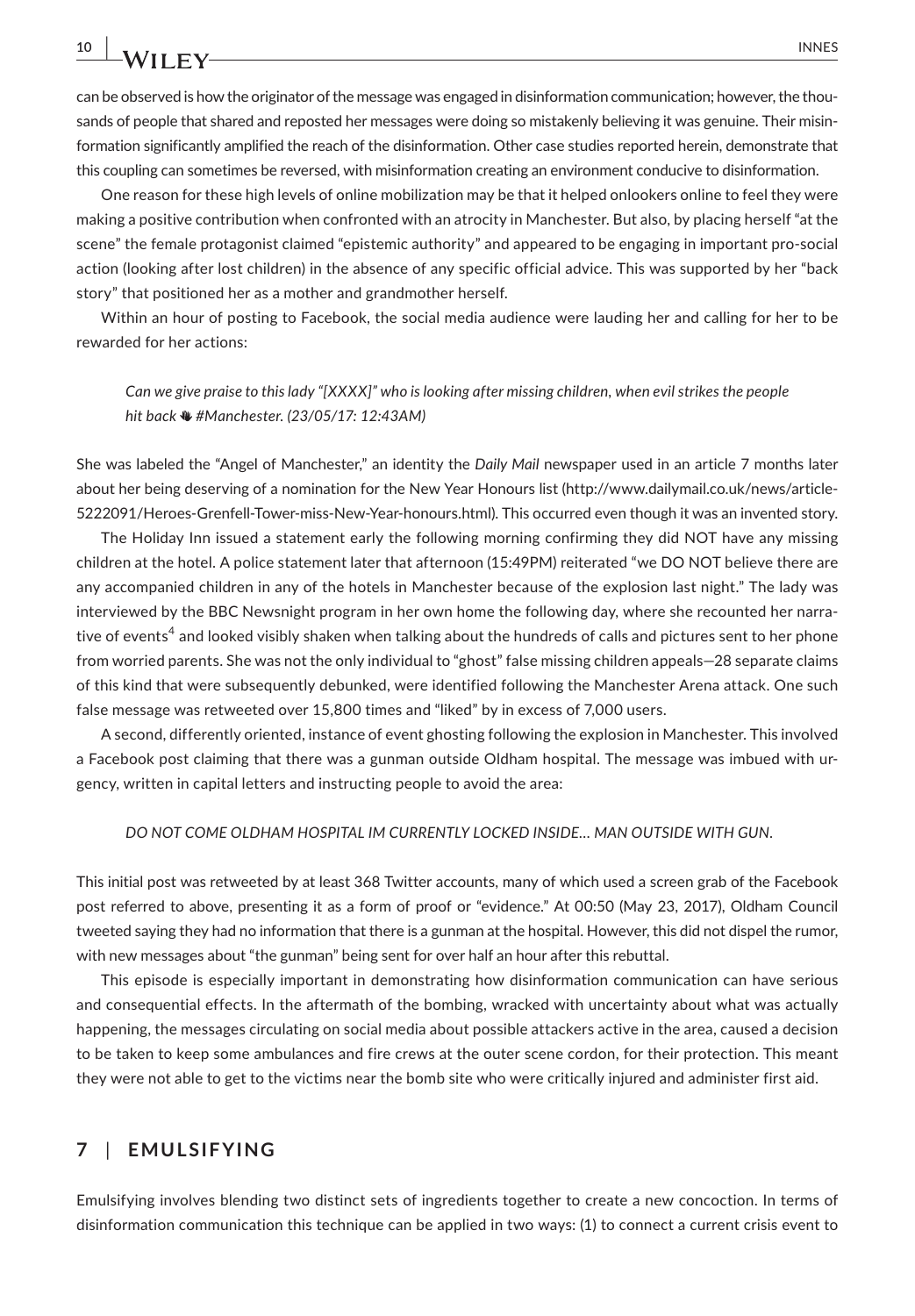wider issues or previous occurrences, thereby wrapping them into a broader narrative of grievance; and (2) complexifying the overall picture, making it harder for public audiences to discern the causes and consequences of problematic and troubling events.

In the aftermath of terror attacks, there is now an almost ritualized quality to some of the official statements made. In the hours after the violence, police will issue factual statements to update the public. Political leaders also perceive a need to communicate with the public, pivoting around a set of tropes connected to the idea that "we will not give in to terror." Looking across the four attacks, it can be observed how these kinds of political communications can become engaged in processes of emulsification.

Following the well-rehearsed rhythms alluded to above, the Mayor of London Sadiq Khan issued a public statement after the Westminster Bridge attack:

*My statement on the incident near Parliament Square this afternoon. Please visit [http://news.met.police.](https://news.met.police.uk) [uk](https://news.met.police.uk) for the latest information. [attached link] (March 22, 2017; 2,566 RTs, 2,653 Likes, 668 Comments)*

#### *<https://twitter.com/MayorofLondon/status/844587263828901888>*

Several thousand people "liked" the post, but almost all of the 668 comments were highly negative, and many aggressive. After each of the series of attacks that took place in 2017, the Mayor issued similar messages. But one in particular, where he was quoted as saying terror attacks are "part and parcel of living in a major city," triggered particular and repeated opprobrium. Notably, President Donald Trump tweeted:

*At least 7 dead and 48 wounded in terror attack and Mayor of London says there is "no reason to be alarmed!" (04/06/17—62,054 RTs, 158,819 Likes, 54K Comments)*

Following on from which, a series of social media campaigns were observed that sought to causally connect the terror attacks to other social problems, especially immigration policy and refugee numbers. This pattern persisted, for example, when the Grenfell Tower tragedy happened later in 2017. Several messages questioned whether this was also "part and parcel" of living in a global city, thereby linking terrorism to other failures of social policy.

It is hard to be definitive about how emulsification works at this stage based upon the data available, and it may be that it is contextually sensitive. One plausible hypothesis is that by intertwining different subjects and narratives, the "cognitive load" placed upon audience members to follow the complexities of what is actually going on is increased, such that many are just rendered confused about how to infer causes and consequences for what has happened. Alternatively, it may be that merging separate events establishes an archetype that induces people to infer that they are of a "kind," such that a common set of causes and consequences can be imputed. This latter model involves reducing the cognitive load engaged in interpreting and understanding through processes of simplification, by stripping out layers of context and detail (Sharot, 2017).

## **8** | **INFILTR ATING AND INCITING**

Political and public discussions of disinformation over the past two years have pivoted, to a significant degree, around the involvement of actors connected to the Kremlin and Russian State. Multiple politicians, think-tanks, and investigative journalists have documented activities deliberately intended to disrupt democratic processes and institutions (Digital, Culture, Media and Sport Select Committee, 2018; Paul & Matthews, 2016; United States Senate, 2018). While processing the data collected in relation to the four terror attacks, a number of the Kremlin backed accounts identified by previous studies were detected, seeking to amplify the impacts of the terrorist violence.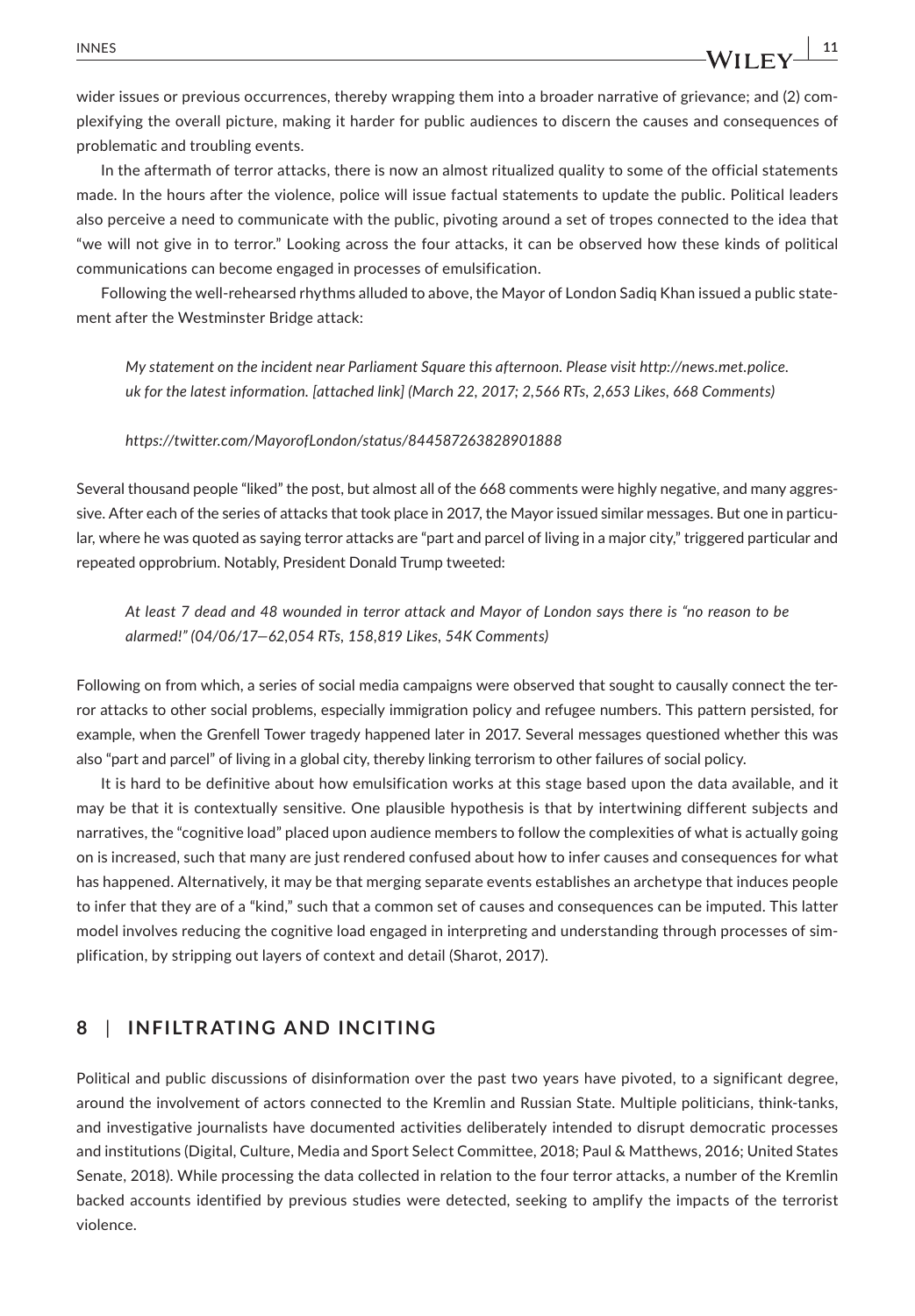| 12       | $- -$<br>INNFS |
|----------|----------------|
| ∽<br>. . |                |

|  | <b>TABLE 1</b> Summary of Internet Research Agency active accounts by incident |  |  |  |  |  |  |  |  |  |
|--|--------------------------------------------------------------------------------|--|--|--|--|--|--|--|--|--|
|--|--------------------------------------------------------------------------------|--|--|--|--|--|--|--|--|--|

| <b>Incident</b> | No. original messages from IRA accounts | No. of reposts |
|-----------------|-----------------------------------------|----------------|
| Westminster     | 35                                      | 35,662         |
| Manchester      | 293                                     | 55,581         |
| London Bridge   | 140                                     | 57,322         |
| Finsbury Park   |                                         | 4,871          |

In total, 47 accounts connected with the St Petersburg based Internet Research Agency (IRA) were identified in the current dataset. Eight of these were especially active, sending at least 475 Twitter messages across the four attacks, which were reposted in excess of 153,000 times (see Table 1).

Following the Manchester and London Bridge attacks, at least one IRA account was sending inflammatory messages within 15 min:

*Another day, another Muslim terrorist attack. RETWEET if you think that Islam needs to be banned RIGHT NOW! Manches… (May 22, 2017, 22:22)*

From an account presenting with a right-wing, anti-Islam stance, this one message sent after Manchester, was retweeted 3,606 times. Responding rapidly to "frame" the definition of the situation in this manner acts to subtly shape how and what some people think. There is an "early mover advantage" to be accrued from getting in at the inception of an incident to try and sow seeds of antagonism and anxiety. The Kremlin backed accounts, whose primary purpose was to communicate disinformation, were organized around a "twin-track" strategy of infiltrating established online thought communities and then seeking to incite and inflame their emotions, rendering them more extreme.

## **9** | **SPOOFING**

From the evidence available, it is clear that the infiltrate and incite strategy engages several more tactical techniques of disinformation. The first of these is labeled "spoofing"—appropriating Mackenzie's (2018) term for attempts to "trick" algorithms in high frequency financial trading markets, to leverage competitive advantage and profit. Albeit focused on machines rather than humans, aspects of his analysis are redolent of Goffman's (1961, 1983) detailed dissections of how people, in their co-present encounters and interactions with each other, deceive, misrepresent, or mask aspects of their identities and/or motives.

As a technique of disinformation, spoofing steers attention to the ways operators of fake accounts construct false digital identities. They employ these to ingratiate themselves within a digital community of individuals, seemingly possessing similar identity characteristics and/or interests to the wider group. Part of how this is done involves clear analogies with what Goffman (1961) termed "identity kits," or the props and materials people use to symbolically display and represent a particular form of social status and positioning.

For example, a number of the Kremlin backed accounts were constructed around overtly politically rightwing, Southern state, President Trump supporting, presentations of self. The avatar pictures accompanying these accounts were stereotypical depictions of this, for example featuring white males sporting Stetson hats (see Figure 3).

@SouthLoneStar was active in messaging around a number of the episodes discussed previously. For instance, in respect of the misidentification of the suspect for the Westminster Bridge attack, the account tweeted:

*UPDATE: London terrorist identified as Islamic cleric Abu Izzadeen who was sentenced to jail in January for hate p… [https://t.co/Zw9uNpzB7H.](https://t.co/Zw9uNpzB7H) RT 833 (19:01:32)*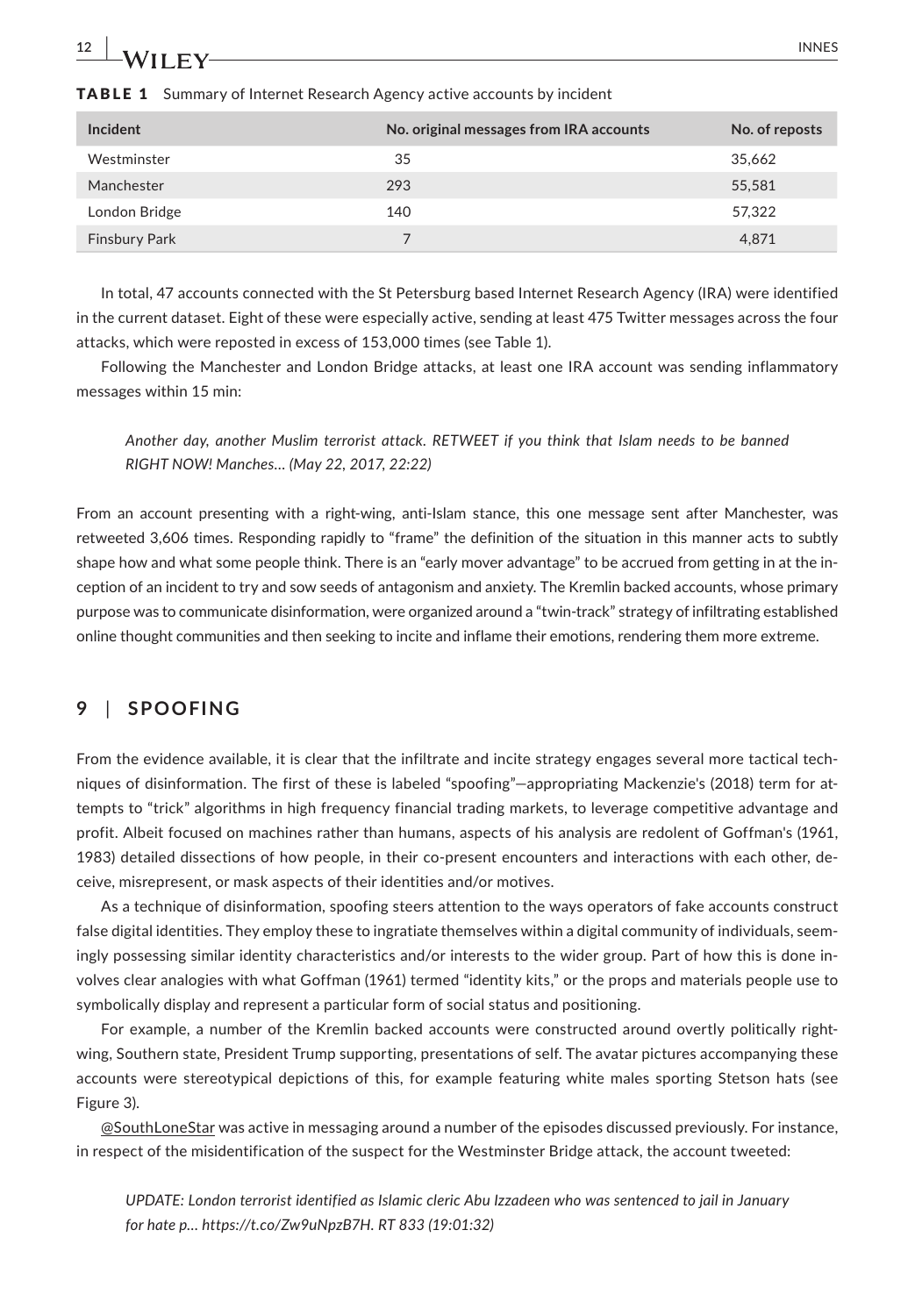

FIGURE 3 @SouthLoneStar "spoofed" Internet Research Agency profile

A critical feature of the infiltrate and incite strategy in general, and its use of identity spoofing as a tactic, was that the Kremlin-backed accounts adopted a range of different personas, positioned across the ideological spectrum. This included, for example, spoofing members of the Black Lives Matter movement. The quality of mimicry and imitation was often quite convincing, allowing the operators to build up thousands of followers in some cases. This meant that around contentious and highly charged social and political issues, these accounts were simultaneously interfering in and influencing the views of multiple different digital thought communities.

## **10** | **"TRUTHING" AND SOCIAL PROOFING**

The performance of spoofed digital identities is frequently accompanied by two other techniques of disinformation: "truthing" and "social proofing." Owing to limitations on space and because these have been subject to a more detailed treatment in a separate article, they will only be briefly reprised here (see Innes, Dobreva, & Innes, 2019). Several of the techniques of disinformation outlined above have used visual images to try and persuade their audiences about the ultimate "truth" of their knowledge claims. Photographs and videos possess an almost inherent persuasive potency, albeit there is increasing awareness of how these too can be manipulated and "faked." Another form of "truthing" involves presenting an argument in highly detailed and technical language, that deliberately imitates the language and representational devices of "digital forensics" and crime investigation. A third variant concerns the illegitimate manipulation of statistical data.

Assertions of "truthfulness" is also a routine feature of conspiratorial claims. When conspiracy theories are communicated they are regularly accompanied by phrases claiming that they are surfacing the "hidden" real truth about what has really occurred. What is striking about a number of the case studies considered above, and especially those involving Kremlin-backed actors, is how there can be multiple narratives about what has happened in circulation simultaneously. Each using different materials and interpretations to buttress their apparent validity and reliability.

One additional technique of disinformation used to bolster support for soft facts harnesses some of the technological affordances designed into social media platforms. In their study of political mobilization, Margetts, John, Hale, and Yassera (2016) evidenced how the number of followers and likes attached to particular messages and accounts, influences how others interact with those materials. This can be labeled "social proofing," in that it seeks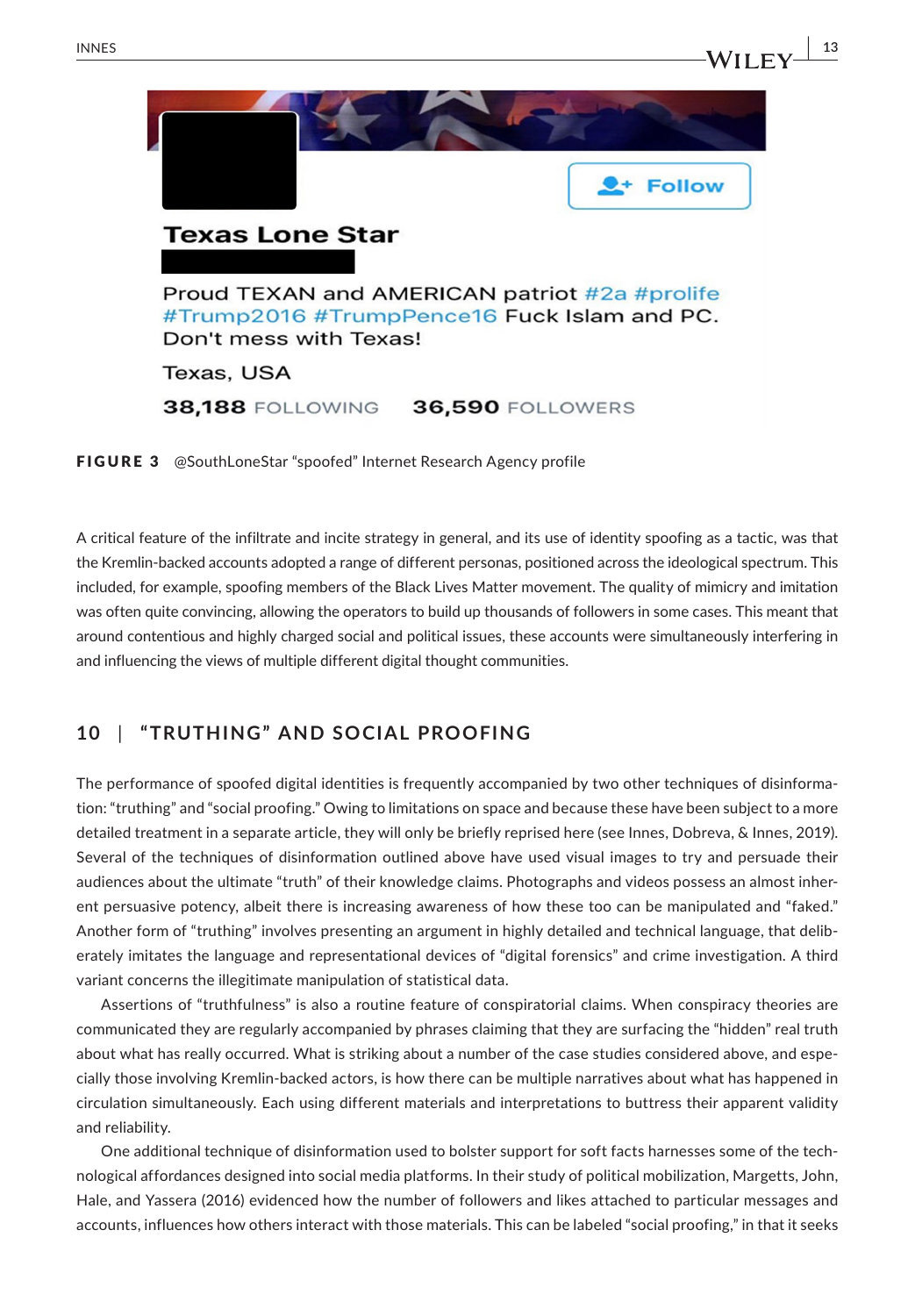to exploit a cognitive bias in terms of individual attention being shaped by the actions of other members of a social group (Cialdini, 2009), what Centola (2018) dubs "social reinforcement." Extending this logic, Margetts et al.'s analysis implies that social media is better at coordinating and channeling people's opinions, than changing them.

Creating an illusion of social support for a viewpoint or idea, in order that this might persuade others to take it on, provides some insight into how and why "bots" can be deployed as part of a disinformation campaign. As automated forms of algorithmically driven communication, bots can artificially amplify the visibility of a message in the expectation that increased exposure will cause more people to align with it. Albeit, the empirical validity of such a supposition is contested (Benkler et al., 2018).

## **11** | **CONCLUSION: 360° DISINFORMATION**

This article has distilled a series of methods via which deliberately misleading and inaccurate information is constructed and communicated to influence people's thoughts, feelings, and behavior. Some of these techniques of disinformation are engaged in "fact softening"; disrupting and undermining audience beliefs in the veracity of the information. Counter-pointed with these are other techniques that "harden" less empirically supported interpretations. That multiple techniques of disinformation can be detected, sometimes overlapping and other times in tension with each other, gestures towards the complex nature of disinformation communication as a public policy problem. Indeed, it is notable that as part of attempting to understand how disinformation functions, this analysis has encompassed the full spectrum of media from peer-to-peer platforms, through mainstream mass media outlets, "bots" and "trolling" behavior.

In identifying these communication tactics and techniques, the intent has been to derive a set of insights that are conceptually driven, and thus agnostic about the specific socio-technical affordances associated with individual social media platforms. They are more generalizable and transferable. The analogy with Sykes and Matza's (1957) framing is instructive in that where they were studying deviant behavior, herein the discussion has pivoted around "deviant" information.

Matching the descriptive analytic tone that colored Sykes and Matza's original approach, a key feature of the techniques of disinformation is that they move beyond any misplaced assumption that such forms of communicative action are only engaged by hostile states as part of their geopolitical machinations. Instead, they start to key us into how the performance of disinforming communications is becoming a more commonplace feature of the ordering of social reality in the information age.

The experience of disinformation for many citizens, in many countries, is that it does not reach them via one vector, but rather swirls around them in multiple forms, pervading and permeating their political and digital lives. It is more of a "360 degree" encounter.

That said, while we can highlight that disinformation and other modes of soft fact are increasingly profligate and distributed throughout the contemporary media ecosystem, less certain is "how much this actually matters?" So while the causes and consequences of disinformation is being constructed as a public problem eliciting considerable concern, several notable studies have cautioned that it should not be over-inflated in terms of its "real-world" social and political impacts (Benkler et al., 2018).

There is increasing research evidence of how particular disinformation strategies and tactics have been operationalized to influence and subvert the integrity of democratic processes and systems. This article, has sought to understand how soft facts have been communicated in the wake of terrorist events and the impacts induced, reflecting how the immediate period following a crisis event is frequently highly uncertain and contingent. As such, people are rendered susceptible to digital influence engineering techniques, and thus disinformation communicated during these moments can prove profoundly influential upon definitions of the situation and processes of social reaction.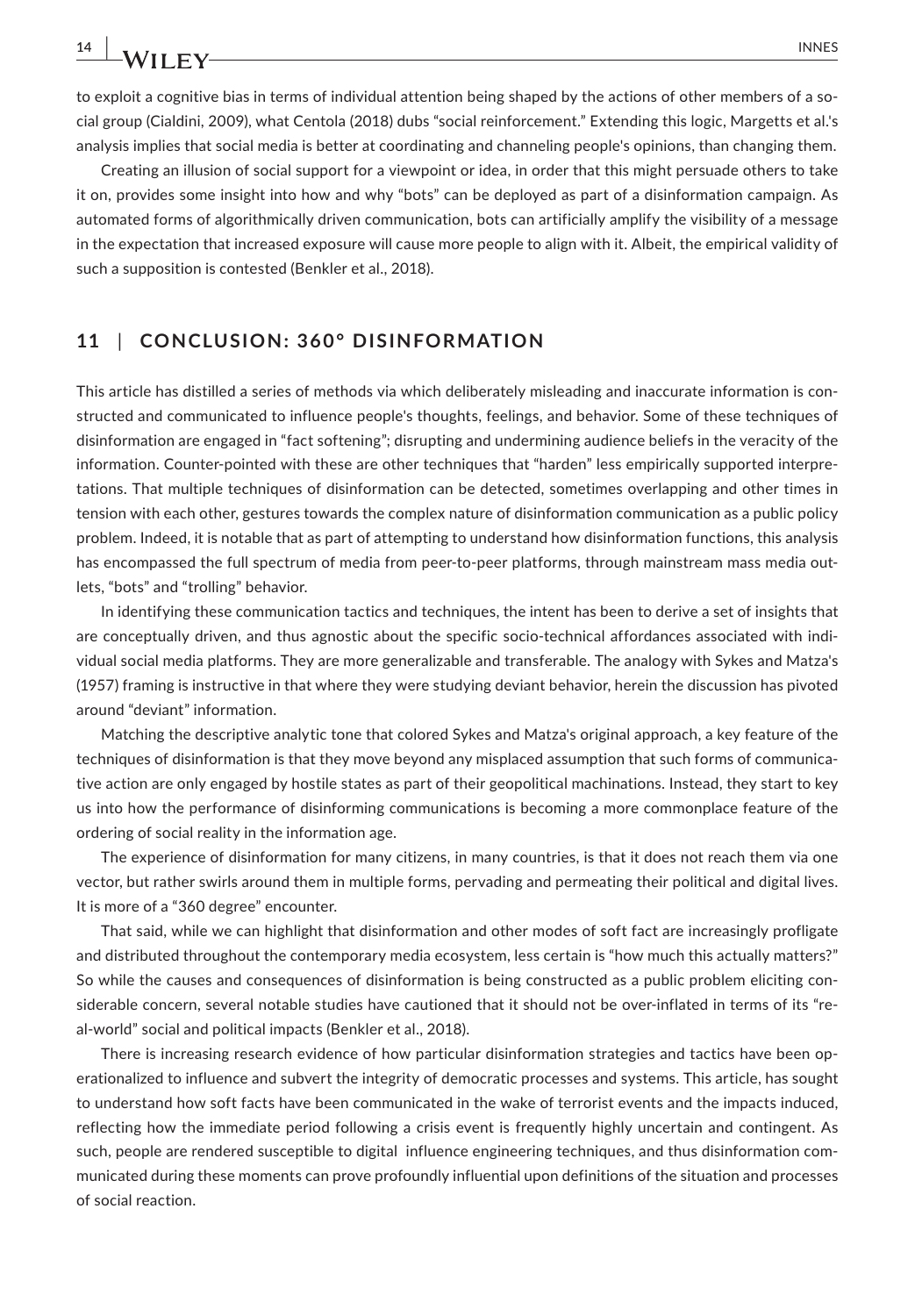#### **ACKNOWLEDGMENTS**

The author would like to thank the research team from the wider project upon which this article draws: Bethan Davies, Andrew Dawson, Diyana Dobreva, Daniel Grinnell, Helen Innes, Trudy Lowe, Colin Roberts, and David Rogers.

#### **DATA AVAILABILITY STATEMENT**

Data available on request due to privacy/ethical restrictions.

#### **ORCID**

*Martin Innes* <https://orcid.org/0000-0002-8950-8147>

#### **NOTES**

1 An excellent summary can be found at: [https://www.nytimes.com/interactive/2018/09/20/us/politics/russia-inter](https://www.nytimes.com/interactive/2018/09/20/us/politics/russia-interference-election-trump-clinton.html) [ference-election-trump-clinton.html](https://www.nytimes.com/interactive/2018/09/20/us/politics/russia-interference-election-trump-clinton.html) (accessed September 21, 2018).

2 See <https://democrats-intelligence.house.gov/social-media-content/>(accessed October 2, 2018).

 ${}^{3}$ For an overview of memes and their functions see Shifman (2013).

 $^4$ In this narrative, the individual talks about two children and shouting out to other children, with no mention of the "50  $\,$ children" in her message that she said she would "look after."

#### **REFERENCES**

Allport, G. W., & Postman, L. (1947). *The psychology of rumor*. New York, NY: Henry Holt & Co.

Altheide, D. (2006). *Terrorism and the politics of fear*. Lanham: Altamira Press.

Amoore, L., & Piotukh, V. (2015). Life beyond big data governing with little analytics. *Economy and Society*, *44*(3), 341–366.

Benkler, Y., Faris, R., & Roberts, H. (2018). *Network propaganda: Manipulation, disinformation, and radicalization in American politics*. New York, NY: Oxford University Press.

Brym, R., Godbout, M., Hoffbauer, A., Menard, G., & Zhang, H. (2014). Social media in the 2011 Egyptian uprising. *British Journal of Sociology*, *65*(2), 265–292.

Castells, M. (1997). *The network society*. Oxford, UK: Blackwells.

Centola, D. (2018). *How behaviour spreads: The science of complex contagions*. Princeton, NJ: Princeton University Press.

Cialdini, R. B. (2009). *Influence: Science and practice*. New York, NY: William Morrow.

Cohen, S. (2005). *States of denial: Knowing about atrocities and suffering*. Cambridge, UK: Polity.

Couldry, N., & Hepp, A. (2017). *The mediated construction of reality*. Basingstoke, UK: Palgrave Macmillan.

Dahlgren, P. (2005). The internet, public spheres and political communication. *Political Communication*, *22*(2), 147–162.

- Digital, Culture, Media and Sport Select Committee. (2018). *Disinformation and fake news: Interim report (HC 363 17/19)*. London, UK: HMSO.
- Douglas, K. M., Sutton, R. M., Jolley, D., & Wood, M. (2015). The social, political, environmental, and health-related consequences of conspiracy theories. In M. Bilewicz, A. Cichocka, & W. Soral (Eds.), *The psychology of conspiracy* (pp. 183–196). Hove, UK: Routledge.

Downes, D., & Rock, P. (2007). *Understanding deviance* (3rd ed.). Oxford, UK: Oxford University Press.

English, R. (2016). *Does terrorism work? A history*. Oxford, UK: Oxford University Press.

Fine, G. A., Campion-Vincent, V., & Heath, C. (2005). *Rumor mills: The social impact of rumor and legend*. New Brunswick, NJ: Aldine/Transaction.

Goertzel, T. (1994). Belief in conspiracy theories. *Political Psychology*, *15*(4), 731–742.

Goffman, E. (1961). *Asylums: Essays on the social situation of mental patients and other inmates*. New York, NY: Anchor Books.

Goffman, E. (1983). The interaction order. *American Sociological Review*, *48*(1), 1–17.

Gonzalez-Bailon, S. (2017). *Decoding the social world*. Cambridge, MA: MIT Press.

- Greenhill, K. M., & Oppenheim, B. (2017). Rumor has it: The adoption of unverified information in conflict zones. *International Studies Quarterly*, *61*(3), 660–676.
- Housley, W., Webb, H., Williams, M., Procter, R., Edwards, A., Marina, J., … Williams, M. (2018). Interaction and transformation on social media: The case of Twitter campaigns. *Social Media and Society*, *4*, 1–12.

Innes, M. (2014). *Signal crimes: Social reactions to crime, disorder and control*. Oxford, UK: Oxford University Press.